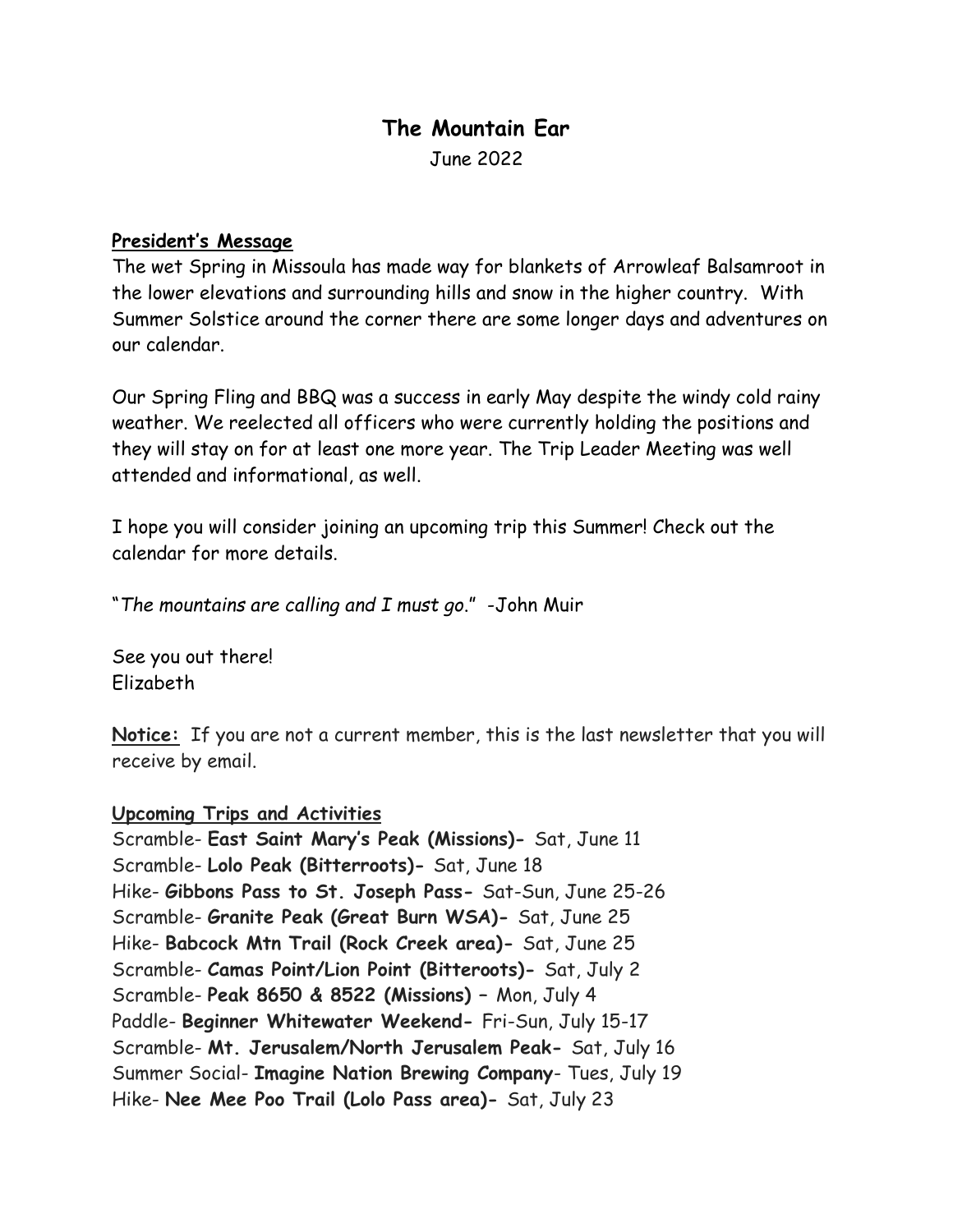# Scramble- **Trapper Peak (Bitterroots)-** Sat, Aug. 6 Various Trips- **18th Annual Kercher Glacier Classic-** Thu-Sun, Aug 18-21

*Please visit our website for all the details on these trips!! [www.rockymountaineers.com](http://www.rockymountaineers.com/)*

### **TRM Evening Trail Runs**

Take advantage of the longer days to get in a conditioning trail run after work!. We will pick a trail in the Missoula/Northern Bitterroot area and do a slow to moderate pace run. Trail selection will depend on group ability, weather conditions, and trail conditions. Valley runs, ridge runs, and peaks are all on the table (example trips: run to Blue Mountain from the Blue Mountain trailhead or Kootenai Lakes from Kootenai Trailhead). Andrew Twardowski is the leader and organizer of this "most" weekly event. See the calendar for his contact info and schedule.

# **TRM Summer Social**

Join us for a very informal get together at Imagine Nation Brewing Company on Tuesday, July  $19<sup>th</sup>$ . We will be under the big white tent out in the back patio area of the brewery. We can catch up with other members to see what everyone's been up to and maybe make some plans for the remainder of the summer! Also, if you are new to the area or the club, we'll welcome you and tell you a little more about who we are and what we do. Starts at 6:00 and we'll be around till at least 8:30 (last call for drinks is at 8:00).

# **18th Annual Kercher Glacier Classic- August 18-21**

We are very excited to once again be putting together plans for the signature event of The Rocky Mountaineers—The Kercher Glacier Classic! We hope many of you will once again join us for what is always a great time in our crown jewel of a National Park just to our north. Whether it's your first time or eighteenth, it will be a weekend of great hikes, climbs and camp camaraderie!

New to the club or the area? Asking yourself, "what is the Kercher Glacier Classic"?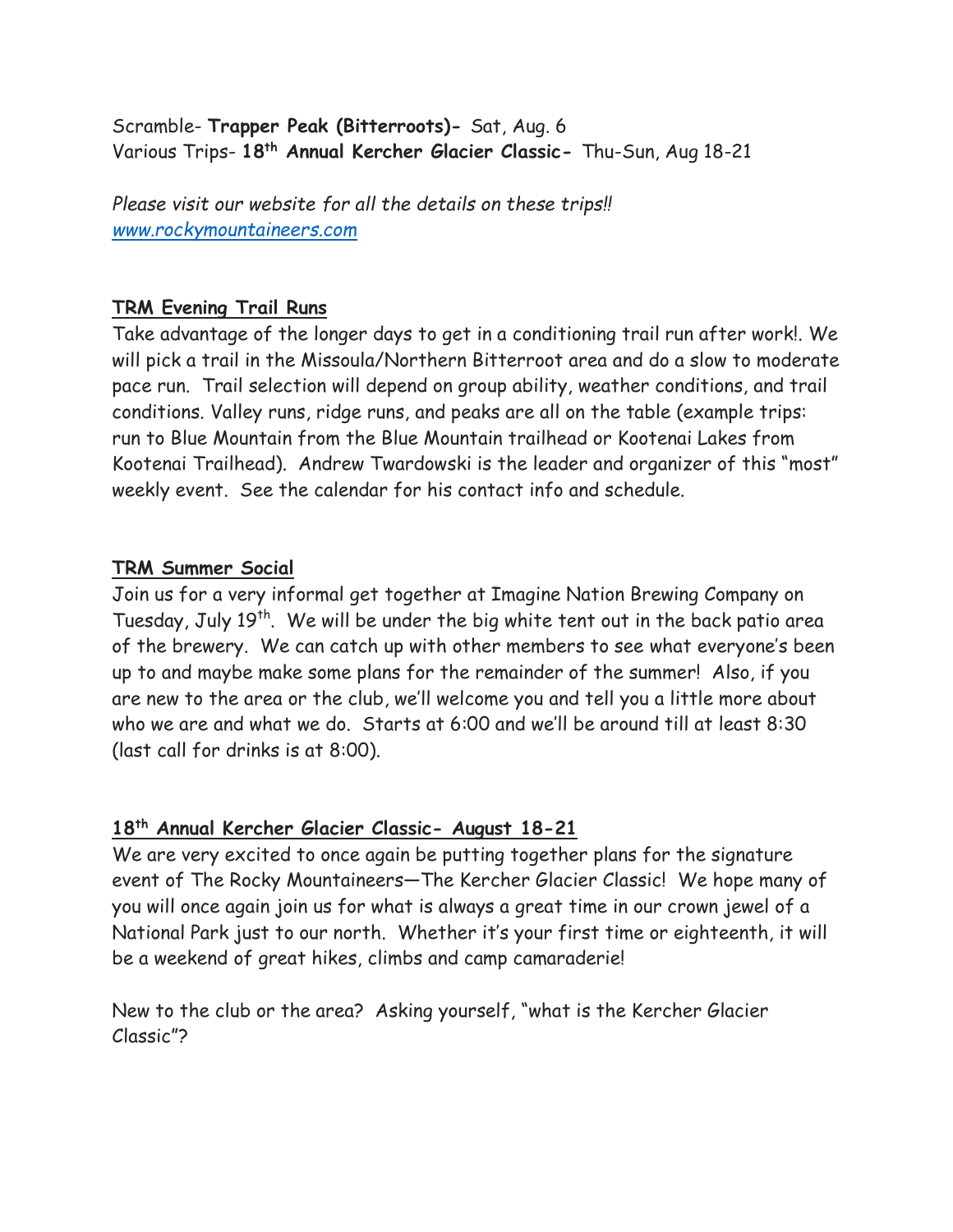We began this event in 2005. Our idea was to have one weekend every August where we would basecamp around Glacier and have several hikes and climbs each day. In the evenings, meet back in camp and tell stories of the days' adventures. Make new friends, reacquaint with old ones. What began as a small gathering of eight attendees has since grown to usually host between 30-40. We have held it in various locations around the Park but have recently settled on private campgrounds in the St. Mary area due to the ability to easily reserve for a large group, as well as its proximity to a high concentration of relatively easily accessible adventures.

In 2021 the Glacier Classic was renamed the Kercher Glacier Classic in honor of our dear friend and club member Bryan Kercher. Bryan tragically lost his life in a mountaineering accident in the spring of 2021. He loved Glacier National Park as much or more than anyone we ever knew. What better way to celebrate his contagious smile, energy and spirit than to share some adventures in this magnificent place!

We do require membership for this event. We also split the camping costs between all attendees who choose to stay at the campground (usually \$30-40 for the weekend). Rain or shine it's ALWAYS a great time. Join us!

Our basecamp this year will once again be the Divide Creek Campground in St. Mary. Please RSVP to ensure your spot. There are a couple of cabins that can be rented here as well, if interested.

More trips and details will be added as the event gets closer. Stay tuned and check out our online calendar for updates.

Organizer: Forest Dean- [mtnear1@gmail.com](mailto:mtnear1@gmail.com)

# *Itinerary:*

**Thursday-** We will hopefully have a couple of half day trips this afternoon for those wishing to arrive early. For those who want to participate in one of the Friday trip offerings you should arrive in St. Mary this evening.

**Friday-** We will have at least two trips today for those wanting a longer weekend. The rest of the participants will likely head up to St. Mary and arrive sometime Friday afternoon or evening. Bring your own food and drink for dinner this evening. Around 8:00pm we will have the Saturday trip leaders announce their plans for the following day.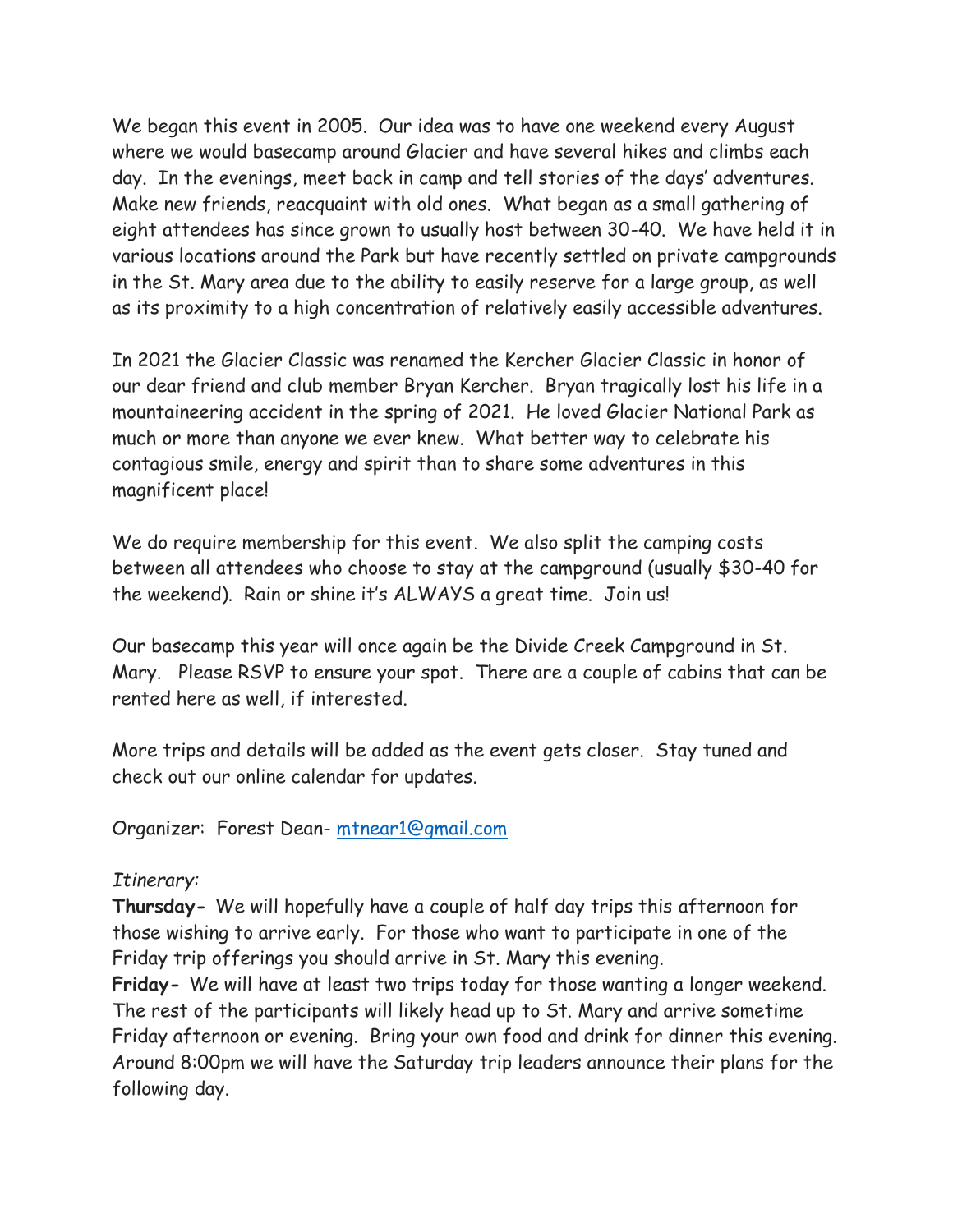**Saturday**- Climbs and hikes during the day. BYO dinner and drinks in the evening. Hopefully we can all gather around a campfire. Again, around 8:00pm we will discuss the following day's trip options.

**Sunday**- More hikes and climbs for those interested, or head home whenever you desire.

### **Beginner Whitewater Weekend**

Give your legs a break from the mountain activities and try a fun weekend on the water! This clinic will run from Friday evening to Sunday afternoon and includes all equipment, guides and instructors, and shuttles along the river. Whether you have never tried kayaking or you have some experience this will be a great weekend for you. Those who are new to the sport or need some work on skills will start on flat water to get used to the equipment and comfortable in the water then can progress as they feel ready. Those with more experience can head straight to the river for more advanced instruction. The plan is to do this trip along on the Blackfoot with an option to camp on Saturday night. The price for all that is included is \$285. There is also an option for a 1 day clinic here in town on another date if you prefer to only do 1 day. Please contact me for more information or if you would like to sign up. We would like to have an idea of how many we will have by mid-June to make sure we keep that date reserved. Organizer: Candy Hartman- [candyhart2005@hotmail.com](mailto:candyhart2005@hotmail.com)

### **Great Burn Trailwork Weekend**

Give back to the trails you love! We are looking to do a trailwork weekend in the Great Burn September 23-25. This will involve trail clearing and 2 overnight stays in the Great Burn. We need at least 6 people for the Great Burn Association to commit to this trip so please contact Candy Hartman at [candyhart2005@hotmail.com](mailto:candyhart2005@hotmail.com) if you are interested or need more information.

### **Marmot Madness**

The Philip L. Wright Zoological museum is running a citizen science project to better understand how hoary marmots are adapting to climate change. This is a follow up to the many marmot specimens in the museum. You can volunteer to check out a site where marmots were collected in the past, and this could be a Rocky Mountaineers trip. And if you spot hoary marmots outside of Glacier Park, please let Alden know. For more information, check out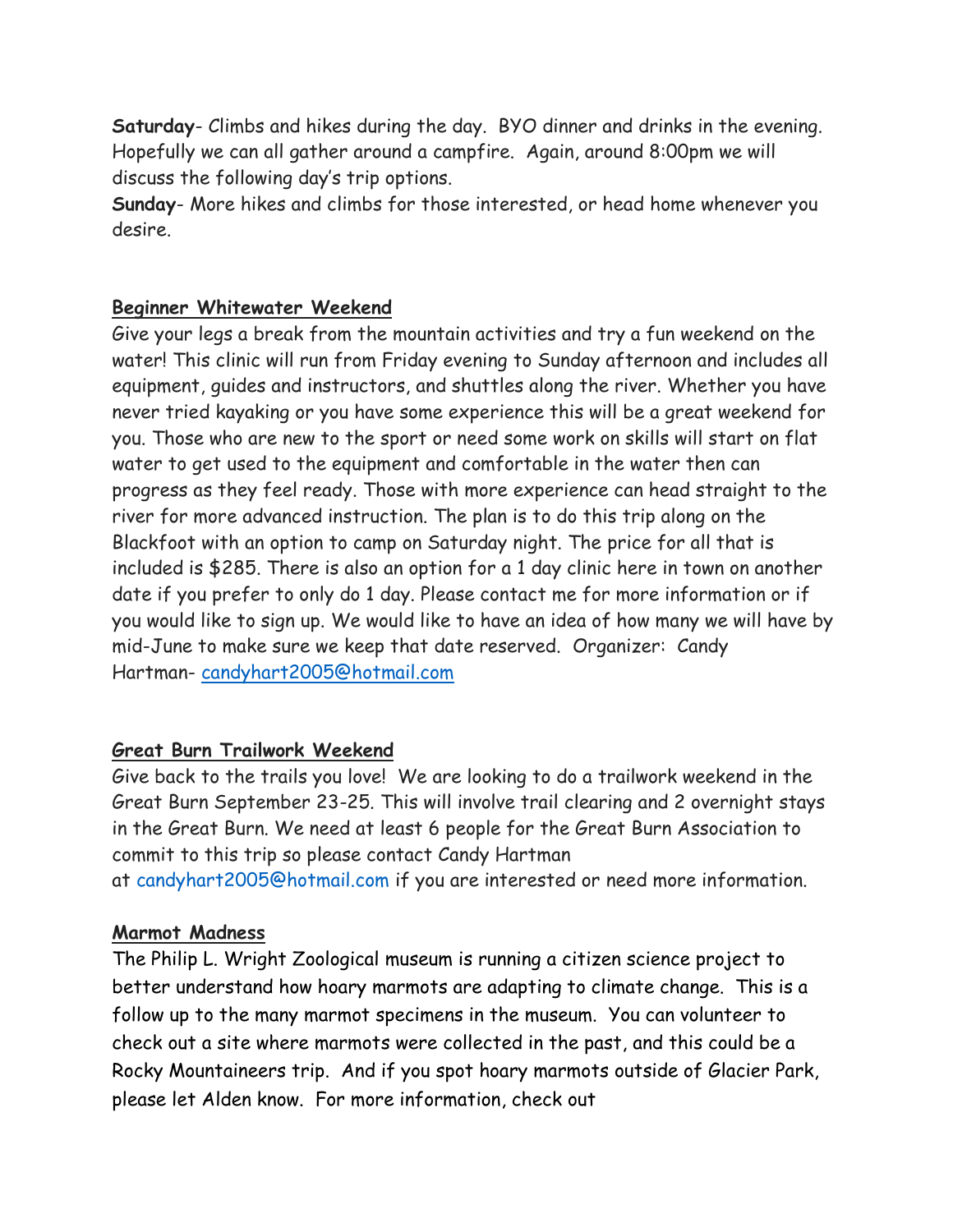<https://rockymountaineers.com/marmot-madness/> and [https://hs.umt.edu/umzm/research/marmots.php.](https://hs.umt.edu/umzm/research/marmots.php)

### **TRM Merchandise**

We have merchandise for sale and available for purchase at our presentations, quarterly business meetings, the Spring picnic, etc. Please contact Elizabeth Moore if you'd like to purchase something for a local pickup.



**T-Shirt \$20 Baseball Cap \$20 Buff \$10**

# **Trip Reports**

All reports from club trips can be found on our website. Check it out. Reports are now easier to locate thanks to the diligent work of Alden Wright. [rockymountaineers.com/tripreports](http://rockymountaineers.com/tripreports/)

# **Club Officers**

President- Elizabeth Moore Vice President/Safety Officer- Casey Lammers Secretary- Tom Statz Treasurer- Chris Soriano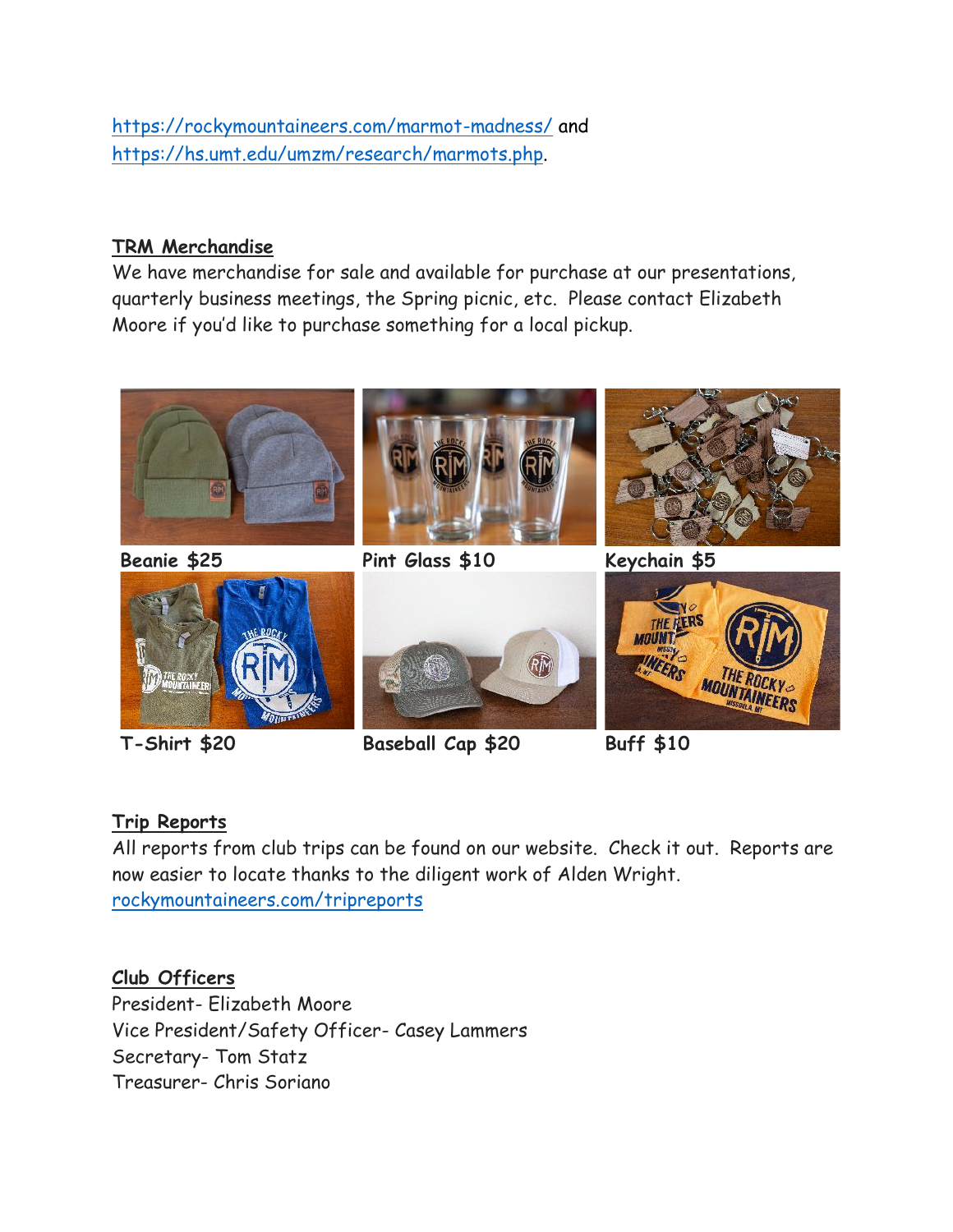Website- Alden Wright Archivist- Julie Kahl Newsletter/Trip Coordinator- Forest Dean

### **The Rocky Mountaineers' Quarterly Business Meeting Minutes**

#### **May 10th, 2022 – Big Sky Brewing Company**

Attendance: Elizabeth Moore, Chris Soriano, Forest Dean, Alden Wright, Candy Hartman, Julie Kahl

I Call to Order: 6:04 PM

II Next Meeting Sept 8, 2022

III Approved Mar. 1st Business meeting minutes, Chris made motion, Elizabeth 2nd. All approved.

IV Treasurer's Report

- A. As of 5/8/2022 we had \$1095.06
- B. After Spring BBQ deposit \$420, \$390 for the BBQ and \$30 for a membership -\$1630.67
- C. Last Year we had \$3610.00 at the end of May
- D. Big expenses Officers insurance, club events, \$600 in swag, location charge for Spirit of Peace around \$600, Post Office Box, cabin rental with Forest Service
- E. A lot of people haven't renewed yet
	- 1. Some of it due to change over in membership format to renewing yearly, like those that joined over the winter
	- 2. Can Alden just e-mail the 21 people who didn't renew? Yes, needs a form letter for that -Forest will do
	- 3. We have 73 voting members -some of those are families, had over 100 members in previous eras

#### V Fundraising

- A. With 501(c3) memberships and donations are now tax deductible
	- 1. Note somewhere on website, and other places, on 1st page
	- 2. Include the tax deduction "receipt" in the welcome letter? Remind them to save it
- B. Other: Raffle items, Missoula Gives -next year, work concerts, pint nights
- C. Get together with Grizzly Orienteering and plan a race event? Race to the Cabin?

#### VI Election Results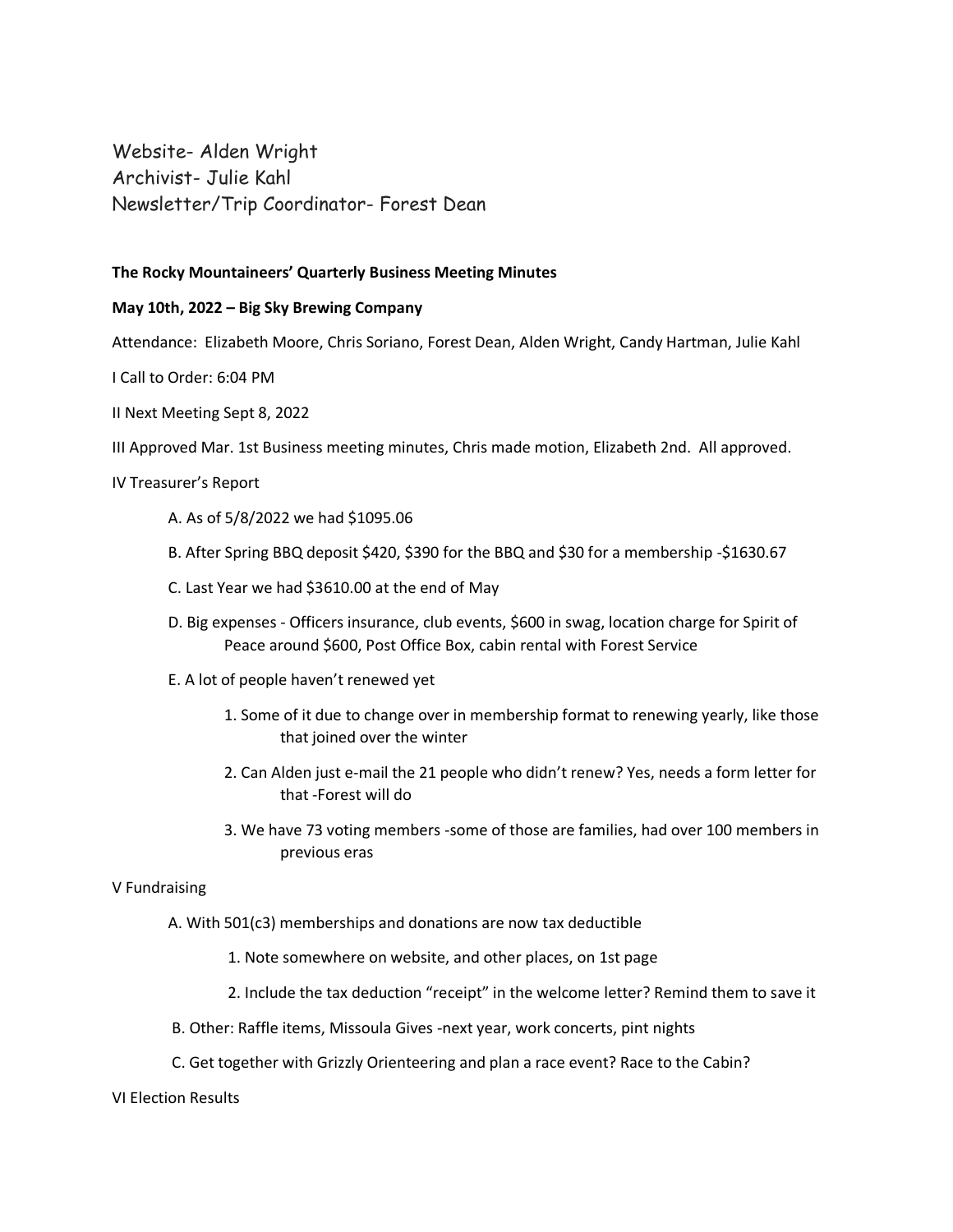- A. Only 18 people voted online, was that a quorum? Yes, we need 10%
- B. Re-elected current officers
- C. Approved the By-Law changes as per 501(c3)
- D. New By-Laws require 3 at large board members -voted in by the officers -AFTER the General Membership Meeting in May (today): Alden Wright (webmaster), Forest Dean (newsletter and trip coordinator) and Julie Kahl (archivist)

#### VII Website Report

- A. Alden is still struggling to get a welcome message out to new memberships and renewals,
	- 1. Is seeking help from others, and may try a new program
	- 2. May contact Missoula Nordic to find out more about their program
	- 3. Suggestions for "run Sign-up" that racers use
	- 4. Alden is tracking the 12 month sign up process
	- 5. Can Alden export the membership list? Yes
	- 6. Recognize sponsors with logos, on the website
- B. In the meantime will contact people personally, on a case by case basis
- C. \$831 in website processing fees this year
- D. Check for updates that may be needed
- E. Advertise Merchandise on Website?
	- 1. No one wants to be burdened with dealing with on-line orders
	- 2. Pictures up yet? No
	- 3. Make sure potential buyers know that merchandise is available at our events and presentations
- F. Trip Leaders Bios all ok? Some need checking

VIII How to use our 501(c3) to move the club forward?

- A. Folks will want to know how their funds are spent, tell membership
- B. If less than \$50,000 a year, no tax forms need to be filed, State reaffirmation yearly
- C. 501(c3) Registry? We can be tracked through our official numbers
- D. Outreach letter to businesses
	- 1. Most want an "vision" of some sort -what are we going to use the money for?
	- 2. Does our mission statement cover this?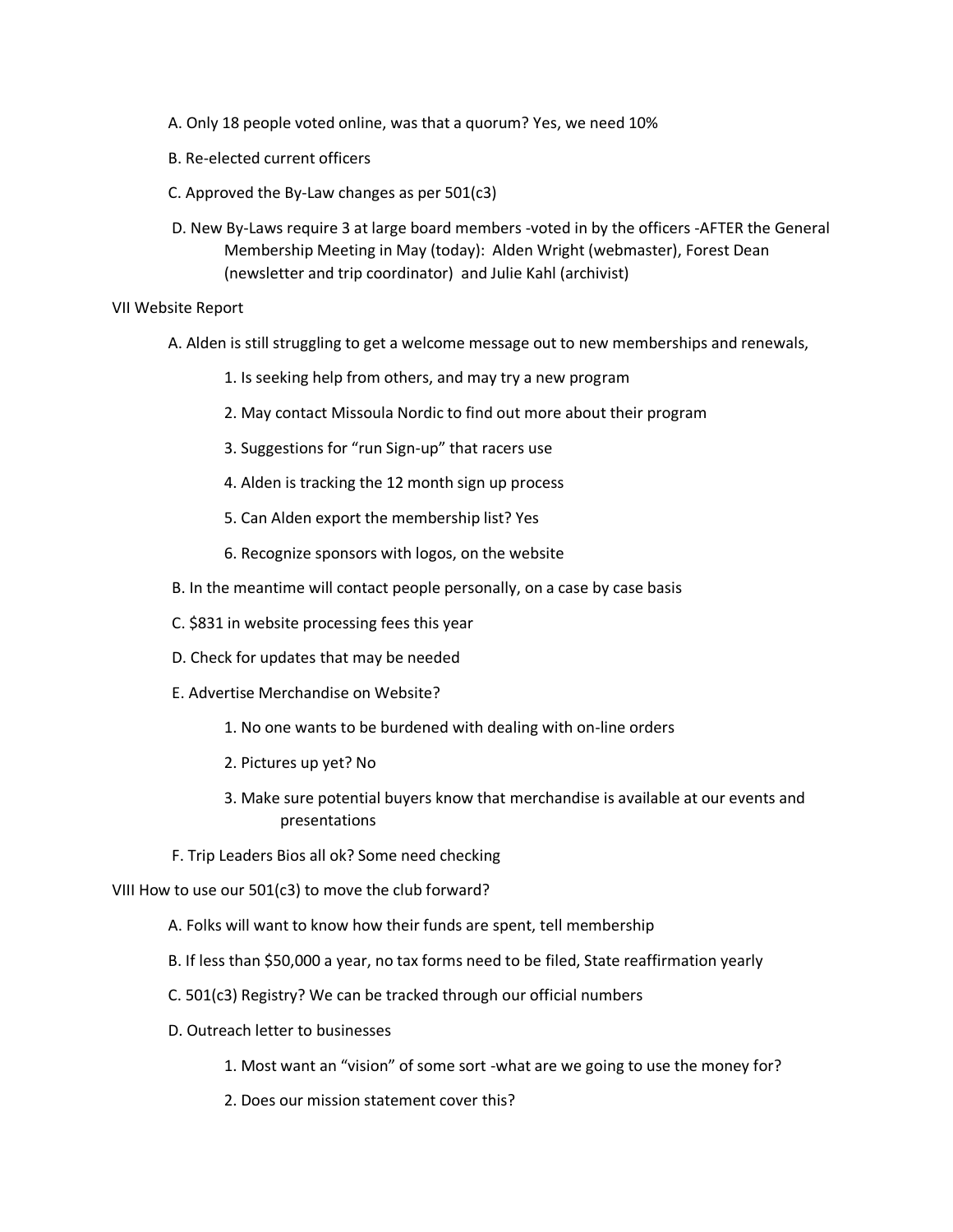- 3. Elizabeth had compiled a list of all potential stores or businesses
- 4. Do some history as part of the letter?
- 5. Education, presentations, safe personal introduction to the outdoors
- 6. Chris will draft for revisions
- E. Potential benefit for members -501(c3)
- F. Trip leaders get tickets for each trip lead and then have a drawing. Things like gym punch cards? Will discuss more at a July 12th meeting

#### IX Events

- A. Summer Social June 18th and 19th, Casey too busy?
- B. Winter Fest Elizabeth will take it over -expand it
- C. Forest will do Glacier Classic and Cabin work day
- D. Chris and Julie will do the Spring Fling -probably change date as it is no longer May meeting or the general membership meeting as it was in the past
- E. Another social at Imagine Nation like we did last year? Discussed
- F. People will look into pint nights at Cranky Sams, Kettlehouse, Draught Works and Cambie

#### X Cabin

- A. Forest wants to put a piece of plywood over the new window for the summer, to avoid vandalism, Chris has one
- B. PDF to send to cabin users, like a week before, Elizabeth is working on it will send out for edits

#### XI Trips

- A. Discussed possible trip leaders
- B. Possible trips
	- 1. Homestake Pass climbing weekend?
	- 2. Stone Hill climbing trip like last year?
	- 3. Kercher Glacier Classic
		- a. Need more trips (as always)
		- b. Forest needs an assistant to take care of things, as he will be gone just before the Classic- Candy was asked and volunteered
		- c. Is there a list of past Glacier Classic trips, somewhere?- no but could be compiled from old newsletters and Julie's archiving